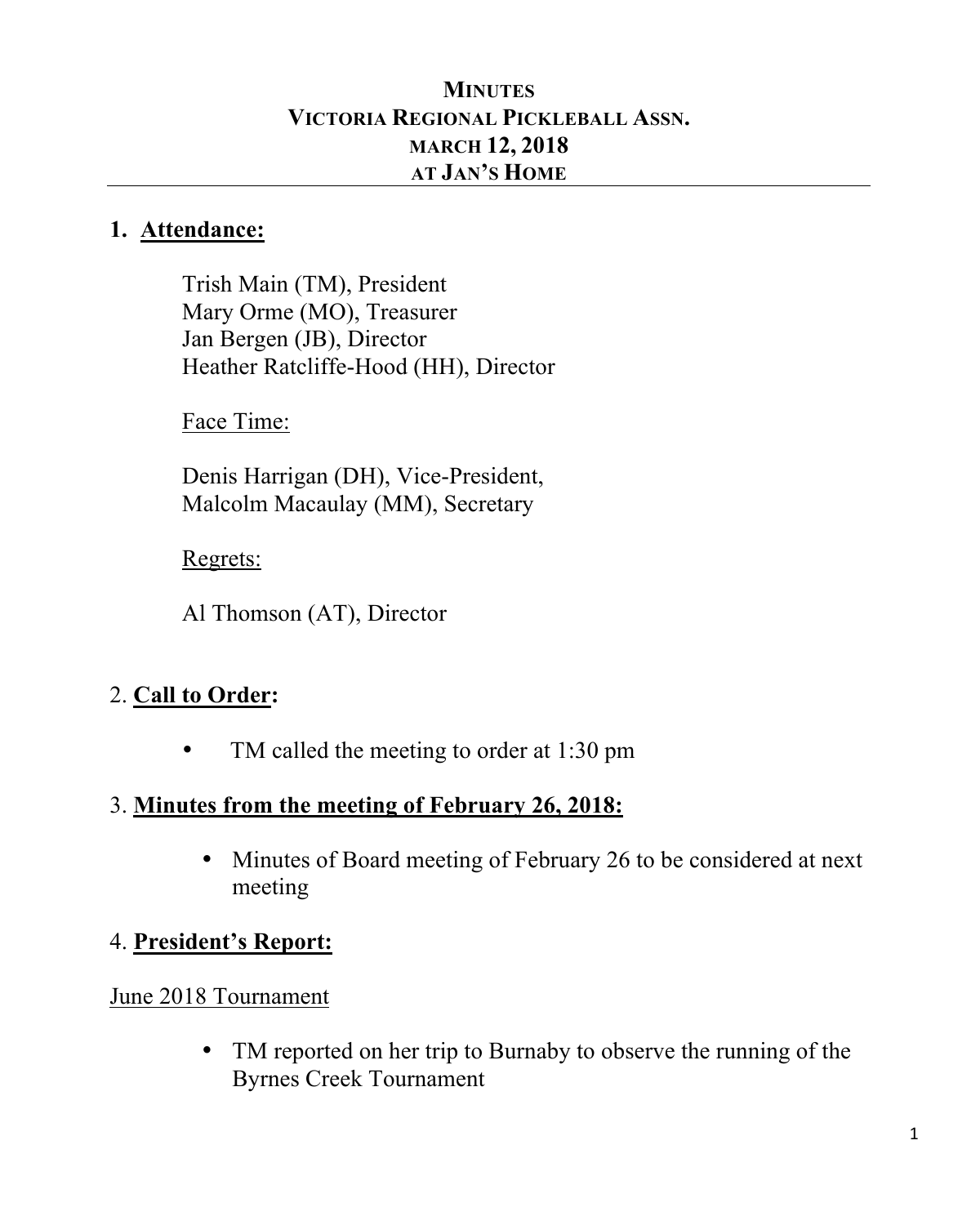- Based on TM report, VRPA decided to proceed with a tournament on June  $8 - 10$ , 2018 and TM proposed two preliminary budgets: one based on rental of courts and the other based on the revenue split in our contract with Saanich
- Using a probable total registration fee of \$50 per player. If the participation level is low (64), the VRPA would likely lose money based on the rental model; if the participation level is at maximum for the number of courts and time available (128), the VRPA would likely make more revenue based on the rental model
- Any decision about the model is partially dependent on the outcome of TM upcoming meeting with the manager at Pearkes
- TM will be Tournament Director and will not play in the tournament
- The VRPA will email members to announce the tournament and also be requesting individual members to assist with the tournament, including preparation
- In addition, all members will be invited to volunteer
- It is anticipated that Marco Jancowiak, assisted by Bob Stoffberg, will come from the mainland to handle data entry in relation to scorekeeping and changes to the draw
- VRPA will pay their reasonable expenses, presently estimated at about \$200 and billet them
- TM will advise Nanaimo of the change to our dates to avoid a conflict with their tournament date
- Other directors will be responsible for the following:
- MM sponsorships, including follow-up with Dave Langlois
- DH media
- JB medals, food and draw prizes
- AT refereeing for all matches
- HH set up and tear down
- MO signage, banner display, court numbers, draw postings

## 5. **Vice-President's Report:**

- Advanced league is set to start in April with only four mixed teams due to insufficient women
- Other 3.75 players will play on the fifth court